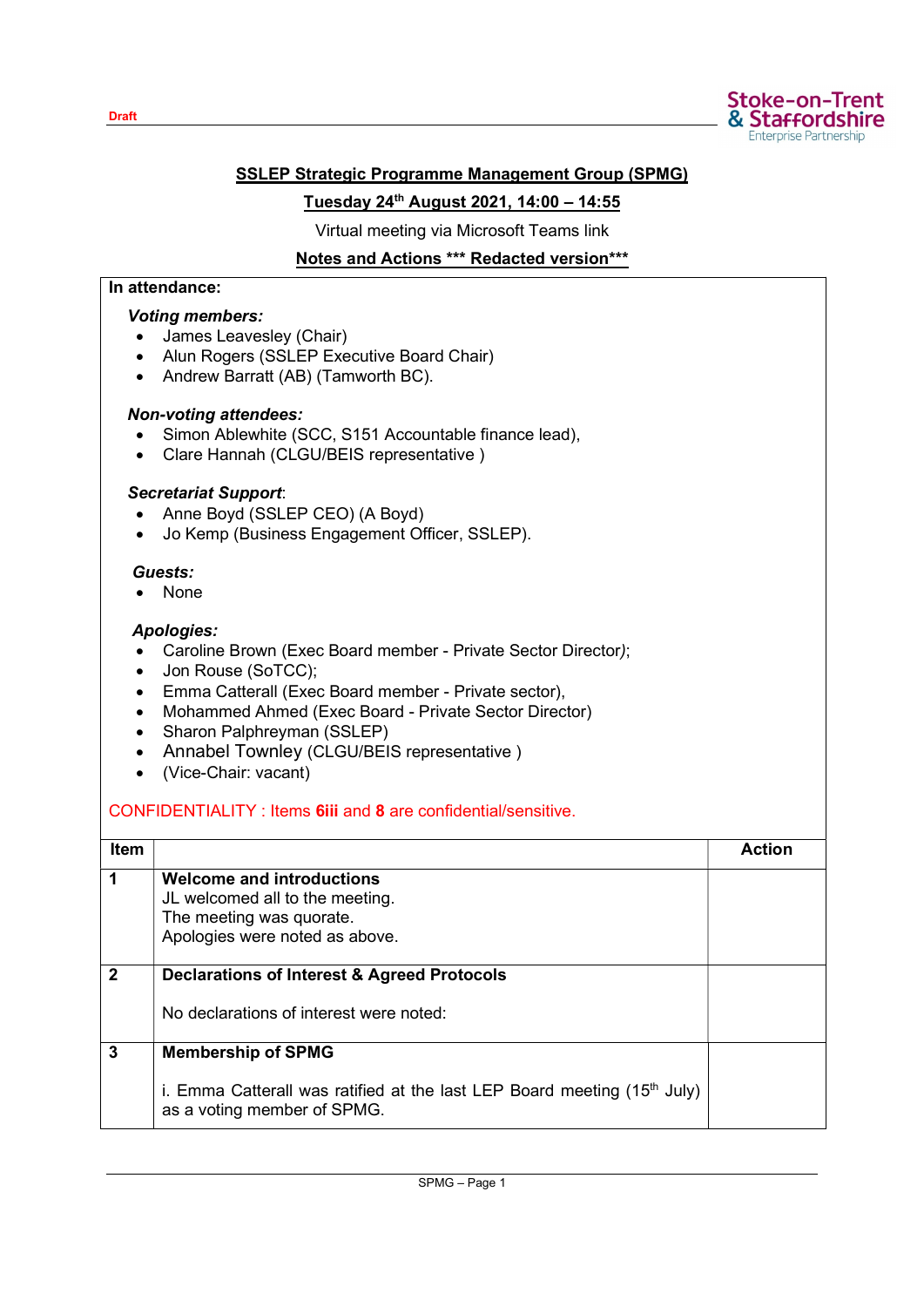

|   | ii. Andrew Barratt is willing to continue in his role. This needs ratifying at<br>Board on 9 <sup>th</sup> September.                                                                                             | <b>Board</b>      |
|---|-------------------------------------------------------------------------------------------------------------------------------------------------------------------------------------------------------------------|-------------------|
|   | iii. SA advised that the VC can be either a public or private member.                                                                                                                                             | <b>SPMG/Board</b> |
|   | <b>ACTION:</b> JL to seek nominations from potential candidates; to be<br>brought back to the next meeting.                                                                                                       |                   |
| 4 | Notes and action updates from the last meeting, 28/05/2021                                                                                                                                                        |                   |
|   | The minutes were agreed as accurate.                                                                                                                                                                              |                   |
|   | <b>Action updates:</b><br>CEC is on this agenda.                                                                                                                                                                  | <b>ABoyd</b>      |
|   | • CRF is on this agenda                                                                                                                                                                                           | <b>ABoyd</b>      |
|   | Reserves Policy will be going to A&F but that meeting isn't until<br>$\bullet$<br>next week (1 <sup>st</sup> September).                                                                                          | A&F               |
|   | <b>Delivery</b>                                                                                                                                                                                                   |                   |
| 5 | <b>GBF Q1 reporting</b><br>A Boyd summarised:                                                                                                                                                                     |                   |
|   | Minor delays in spend due to delays in tendering/supplies<br>but nothing to escalate at present.                                                                                                                  |                   |
|   | Drakelow - deallocation approved by MHCLG. Pending<br>$\bullet$<br>drafting of a legal assurance agreement to ensure SSLEP<br>conditions are met (publicity, restrictions to use of funding<br>for Drakelow, etc) |                   |
|   | Contingency schemes – some delays in contracting, in<br>particular:                                                                                                                                               |                   |
|   | Powering Up Enterprise - contract has been sitting<br>$\circ$<br>with SoTCC since 19/07/21                                                                                                                        |                   |
|   | Cornhill – no HoTs received to date (Neil Rodgers,<br>$\circ$<br>Staffs Moorlands District Director, is aware)                                                                                                    |                   |
|   | New risk added to risk log - delays in contracting reduce<br>the delivery window even further for the contingency<br>schemes, increasing the risk of failure to spend by March<br>22.                             |                   |
|   | JL advised the group to bear in mind that costs of goods have gone up &<br>it is affecting many projects, but no need to red flag yet.                                                                            |                   |
|   |                                                                                                                                                                                                                   |                   |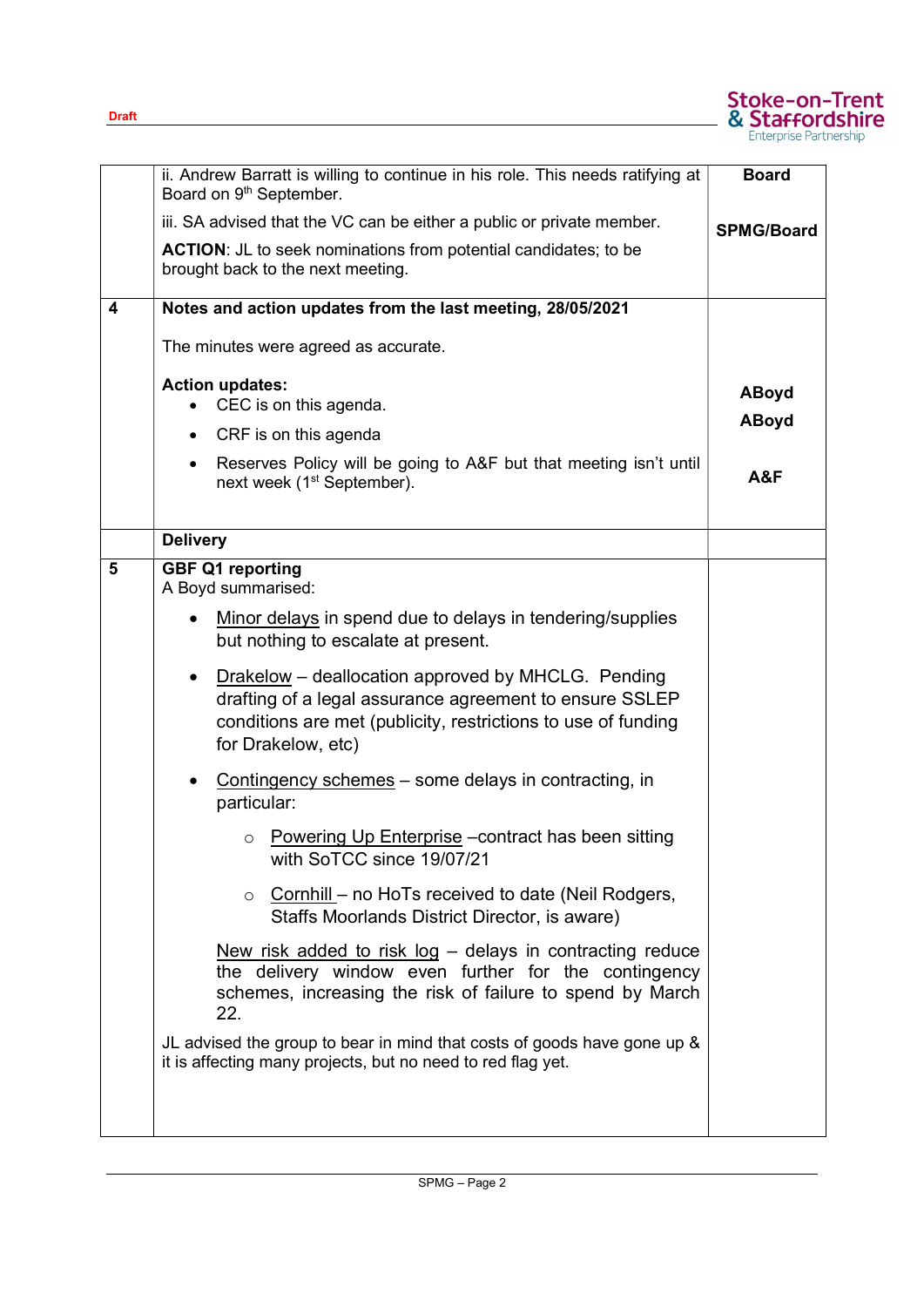

| $6\phantom{1}6$ | <b>CDGD reporting</b>                                                                                                                                                                                                                                     |  |
|-----------------|-----------------------------------------------------------------------------------------------------------------------------------------------------------------------------------------------------------------------------------------------------------|--|
|                 | A Boyd summarised:                                                                                                                                                                                                                                        |  |
|                 | i. LGF                                                                                                                                                                                                                                                    |  |
|                 | Significant match funding reported in Q1. (£30m private<br>and £9.5m public), some of which was under-reported<br>previously.                                                                                                                             |  |
|                 | Outputs in Q1: 8 jobs, 72 houses.                                                                                                                                                                                                                         |  |
|                 | Highlights include good news re: commercial<br>$\bullet$<br>developments:-                                                                                                                                                                                |  |
|                 | Lichfield Park, Fours Ashes – awaiting numbers of<br>$\circ$<br>jobs created as units have recently being let                                                                                                                                             |  |
|                 | Branston Locks– active development should see jobs<br>$\circ$<br>created within this financial year                                                                                                                                                       |  |
|                 | $\circ$ i54WE – end users already in negotiation                                                                                                                                                                                                          |  |
|                 | Housing development is also picking up pace at Burleyfields<br>and Branston. A third developer is about to start on site at<br>Branston.                                                                                                                  |  |
|                 | <b>LGD contract variations: The 3 variation agreements for</b><br>Etruria Valley, City East Link Road and City Centre Access<br>programme all remain unsigned.                                                                                            |  |
|                 | ii. City Deal                                                                                                                                                                                                                                             |  |
|                 | Keele's solar farm is almost completed and outputs should start to<br>be reported towards the end of this financial year.                                                                                                                                 |  |
|                 | <b>iii. CONFIDENTIAL ITEM</b><br>A confidential late paper has been sent out on Weds 18 <sup>th</sup> Aug, plus<br>A Boyd sent out a further paper yesterday.                                                                                             |  |
|                 | Discussions took place regarding the status of a delayed scheme<br>and the retraction and reallocation of grant funding, should this<br>become necessary.                                                                                                 |  |
|                 | iv. Audit recommendations - website.<br>The project information (for both LGF and GBF) will be updated<br>during September. A programme of work to redesign the website<br>will follow, in line with the outputs of other wider website redesign<br>work. |  |
|                 |                                                                                                                                                                                                                                                           |  |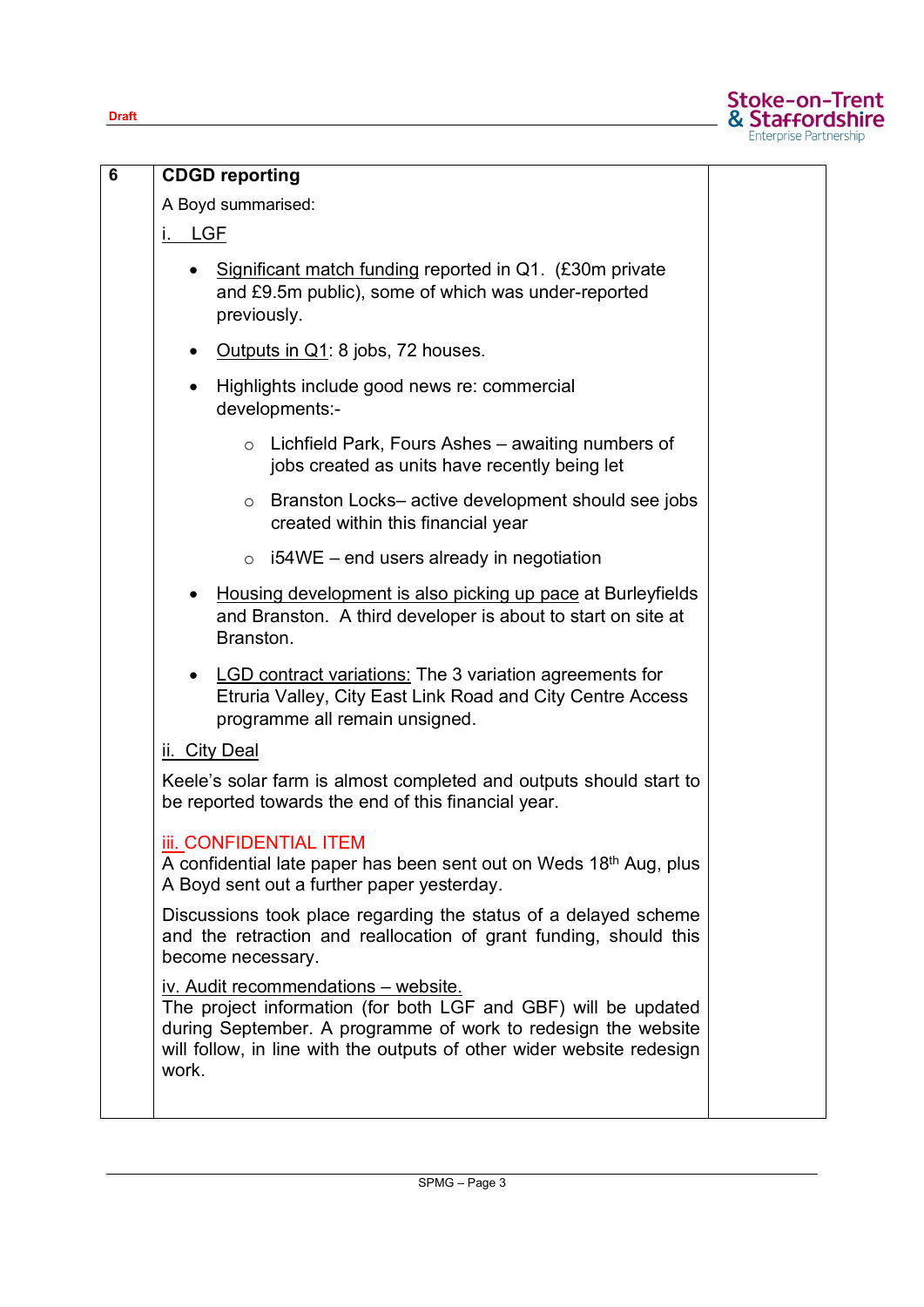

| $\overline{7}$ | <b>Careers Hub</b>                                                                                                                                                                                                                                                                                                      |              |
|----------------|-------------------------------------------------------------------------------------------------------------------------------------------------------------------------------------------------------------------------------------------------------------------------------------------------------------------------|--------------|
|                | CEC alternative match funding has been sought & a later deadline<br>(today) agreed. Phil Creswell wrote to ABoyd on 12/08/21 & she<br>offered to sign off if match funding is found from StaffsCC & Stoke<br>CC, no assurance around LEP funds was provided. A Boyd has<br>not seen it yet today.                       |              |
|                | This is a LEP service we'll look at what this looks like from August<br>2022 when a business case could be submitted re supply funds for<br>the 2022/23 academic year, although there is no guarantee that<br>SSLEP would have any funding available                                                                    |              |
| 8              | <b>Community Renewal Fund bid CONFIDENTIAL ITEM</b>                                                                                                                                                                                                                                                                     |              |
|                | A government decision is awaited.                                                                                                                                                                                                                                                                                       |              |
|                | <b>Governance and Finance</b>                                                                                                                                                                                                                                                                                           |              |
| 9              | <b>CD/GD/GBF Risk Register</b>                                                                                                                                                                                                                                                                                          |              |
|                | <b>Risks and Issues</b>                                                                                                                                                                                                                                                                                                 |              |
|                | JL advised that there are no new reds, but Risk GBF7 is a new<br>risk.                                                                                                                                                                                                                                                  |              |
|                | <b>District Heat Network</b>                                                                                                                                                                                                                                                                                            |              |
|                | There has been no update to Board since the November meeting.<br>It was felt that StokeCC now need to report back & be answerable<br>for the spend. JL stated that a report would be useful, before we<br>ask them to update the Board F2F. Info in the latest log is not<br>enough – the project is a long way behind. |              |
|                | A Board site visit was suggested. AR will speak with ABoyd to<br>discuss this.                                                                                                                                                                                                                                          | <b>ABoyd</b> |
|                | A Boyd advised that a BEIS offer letter for 6 months core funding<br>has been provided to LEPs. Conditions attached to the offer letter<br>include:                                                                                                                                                                     |              |
|                | • We can't increase out staffing headcount                                                                                                                                                                                                                                                                              |              |
|                | BEIS require access to explore finances in full should they<br>$\bullet$<br>so wish.                                                                                                                                                                                                                                    |              |
|                | Nationally LEPs are in discussion with the Govt about where we sit<br>in respect of 'Levelling Up'. White Paper & CSR expected<br>November.                                                                                                                                                                             |              |
|                | SA advised that a more detailed paper will go to A&Fnext week.                                                                                                                                                                                                                                                          |              |